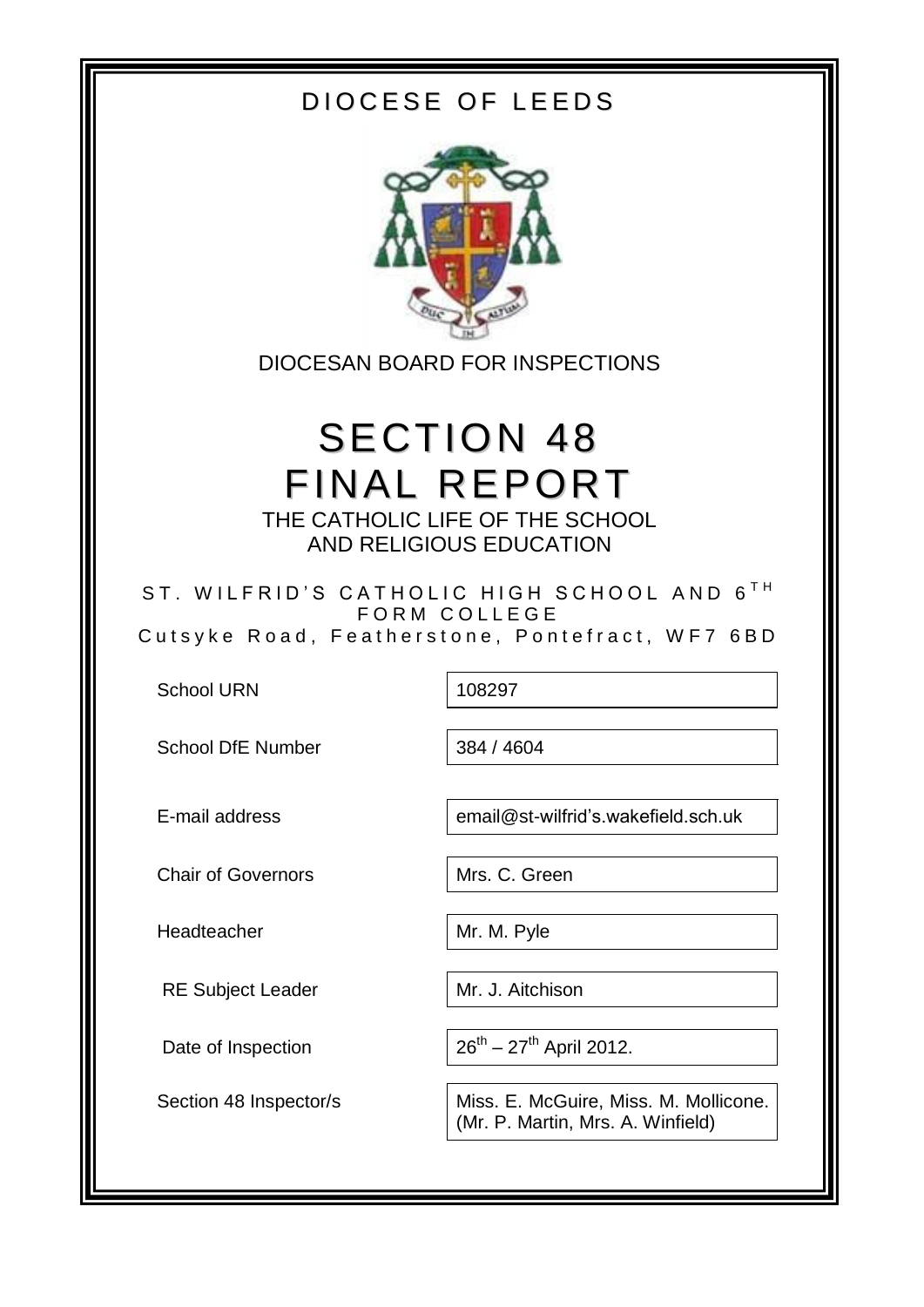#### **INTRODUCTION**

The Inspection of St. Wilfrid's Catholic High School and Sixth Form College, Featherstone was carried out under the requirements of the Education Act 2005, and in accordance with the Leeds Diocesan Framework and Schedule for Section 48 Inspections approved by the Bishop of Leeds. The Inspection reviewed and evaluated how effective the school was in providing Catholic education. This process began with the school's own self - evaluation. The inspection schedule followed criteria set by the National Board of Advisers and Inspectors. The Inspectors visited Religious Education (RE) lessons in Years 7-11 and 13 to observe teaching and scrutinized their written work. They held meetings with the Headteacher, members of the leadership teams, the RE subject leader and KS3 and KS4 RE coordinators, staff groups, governors, chaplaincy, pupil council/groups, external agencies and met parents. They examined school documentation relating to the aspects to be judged and the school's and RE subject leader's documentation, planning and assessment files, monitoring and evaluation records, meeting minutes, and pupil questionnaire returns. They also shared in the celebration of Form Prayer, Year Assemblies, Mini-Revelation, a staff Mass and a Year 7 Class Mass with pupils and staff.

#### **INFORMATION ABOUT THE SCHOOL**

St Wilfrid's Catholic High School and Sixth Form College: With Speech and Language Resource, is a popular and expanding school serving a large 'catchment' area within the Diocese of Leeds and in the Local Education Authority of Wakefield. The school is a mixed Comprehensive school for pupils between the ages of 11 and 19. There are 1778 pupils on roll with 376 pupils in the Sixth Form. Admissions to the school have risen by 8% since the last Inspection in 2007. These pupils represent a wide range of socioeconomic backgrounds and reflect all abilities so that the school is truly comprehensive in its make-up. Approximately 47% of the students are Baptised Catholics. 1.5% of pupils on roll are from minority ethnic groups and pupils with English as an additional language is 6%. The school is highly regarded in the community. This can be seen from the applications received for Year 7 and the retention into Sixth Form. Feeder parishes include St Joseph's, Pontefract, St. John the Baptist, Normanton, St Joseph's Castleford, St Joseph's, Moorthorpe, St Benedict's, Garforth, St Michael's, Knottingley and Sacred Heart, Hemsworth. The proportion of pupils known to be eligible for free school meals is well below average. The proportion of pupils from minority ethnic groups is below average. The proportion of pupils supported by school action is a little above average. The proportion of pupils supported by school action plus or with a statement of special educational needs, including those with a physical disability, is also a little above average. The school has specially resourced provision for students with special educational needs, managed by the local authority. This currently caters for 11 pupils with speech and language difficulties.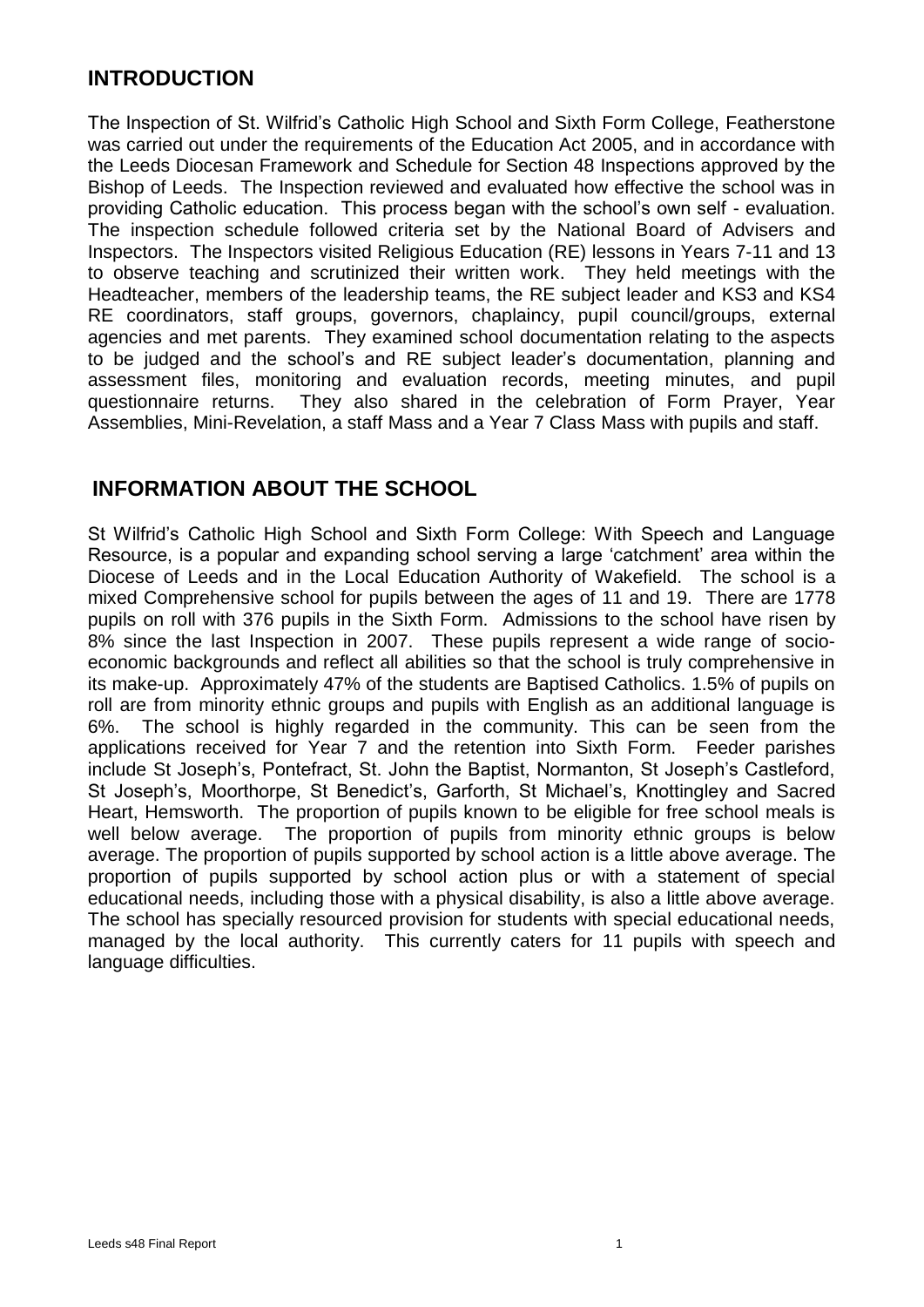#### **INSPECTION JUDGEMENTS**

**Inspection Grades: 1 is Outstanding, 2 is Good, 3 is Satisfactory, 4 is Inadequate**

#### **OVERALL EFFECTIVENESS 2**

**This is a summative judgement based on the 2 judgements below: Outcomes for individuals and groups of pupils, provision for Catholic education (includes effectiveness of leaders and managers) and capacity for sustained improvement.**

#### **OUTCOMES FOR PUPILS, PROVISION FOR CATHOLIC EDUCATION 2**

#### **CAPACITY FOR SUSTAINED IMPROVEMENT 2**



#### **Main findings**

The overall effectiveness and provision for Catholic Education is good with outstanding features. There is a high level of commitment to developing the Catholic life and Catholic education of the school, where inclusion of all is paramount. The school has focused on improving areas for development and there is a trend of improvement in its overall performance. A few areas still require development and the school is targeting the identified areas for action.

The senior leadership team is highly motivated and consistently communicates high expectations to staff about securing improvement. The school promotes an atmosphere of enthusiasm and morale is high. Realistic and challenging plans are grounded in detailed and accurate analysis of pupils' achievement and are being used effectively to improve outcomes for the pupils. The School has a new Headteacher who holds many years' experience of Catholic Leadership in a very successful Leeds Diocesan Secondary school. He possesses the vision and drive to lead the school forward.

There is a proactive governing body, working alongside experienced, enthusiastic and empowered staff, which is working collaboratively and supportively with all parents. There is a clear awareness of the action required to build on the achievements of the school. The school has the capacity to improve having a very accurate view of its own strengths and development needs and a very strong desire to improve further and raise pupil achievement. The Chair of Governors, Headteacher and staff are united in their efforts in promoting an inclusive, spiritually enriching environment in which all pupils may achieve as well as they are able. A full-time Lay Chaplain was appointed in September 2010 in response to the areas that were identified for improvement in the last s48 Inspection.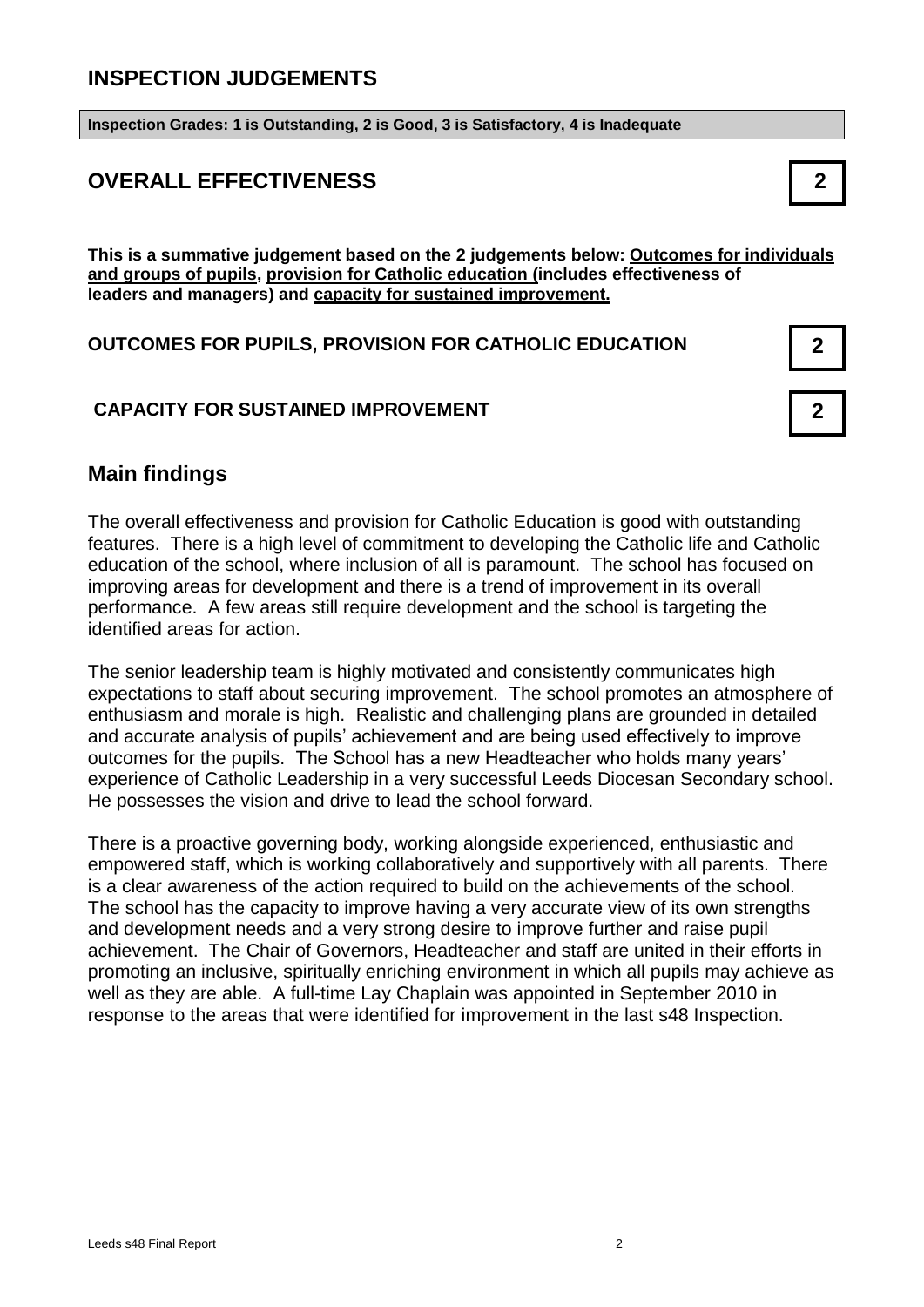#### **WHAT THE SCHOOL NEEDS TO DO TO IMPROVE FURTHER**

- To review and monitor the provision for Education for Personal Relationships with governors, parents and pupils;
- To develop staff expertise for delivery of liturgy to include the 'Word' for weekly Collective Worship;
- To monitor the focus on Catholic ethos in Department Development Plans;
- To support the new approach to Chaplaincy towards a broader provision;
- To provide an Action Plan in response to the recent s5 Inspection Recommendations as pertaining to all departments, including R.E.

#### **PUPILS**

#### **How good outcomes are for pupils, taking particular account of variations between different groups. 2**

Most groups of pupils make at least good progress and nothing is inadequate. Pupils are keen to do well and apply themselves diligently in lessons and work at a good pace. Pupils generally seek to produce their best work and are often interested and enthusiastic about their learning. Provision for pupils in the two year Key Stage Three is good and pupils make good progress, broadly in line with English, even though this is taught in 8% of curriculum time and not the Diocesan recommended 10%.

In Key Stage Four provision and progress is satisfactory. Most pupils study GCSE, with a small group studying the Entry Level Certificate. These pupils will follow an ASDAN course in the future. There is a marked difference in GCSE attainment between boys and girls, with 24% of girls achieving an A\*/ A and 73% achieving A\*-C at GCSE compared to 9% of the boys achieving A\*/A and 52% achieving A\*- C. The school has introduced a range of intervention strategies to address this gap in attainment. GCSE results overall at Key Stage Four last summer of 60% are satisfactory but below the other core subjects. However, the school is addressing this by increasing the curriculum time and reducing class sizes next year when there will be 12 classes per year compared to the 10 now and 10% curriculum time in Year 10 and 12% in Year 11. The Department and Senior Leaders are confident that this will have a positive impact on results. A new group (HALS in RE – High Achievers Learning Seminar) has been established to support and guide Gifted and Talented pupils in revision techniques, critical thinking and assessment for learning.

The curriculum provision in Key Stage Five is good for those studying A level, but only satisfactory in terms of General RE. Achievement at A' level is satisfactory with an ALPS score of 8 at A/S and 6 at A2 level in 2011. The Head of Department and Director of Sixth Form believe that from next year, with the broader range of courses available, results will improve as pupils are able to study courses more suited to their ability. At present there is no formal provision or scheme of work for Sixth Form General RE, however, pupils benefit from a comprehensive programme in Tutor time, which incorporates religious and ethical issues.

Pupils are highly responsible in contributing to, and benefitting from, the Catholic Life of the school. There is a rich and varied programme of activities and opportunities provided by dedicated staff who support and nurture pupils on their faith journey. Pupils act with reverence and willingly participate in Collective Worship; they reflect in silence and join in community prayers appropriately. Pupils respond in accordance with their beliefs and with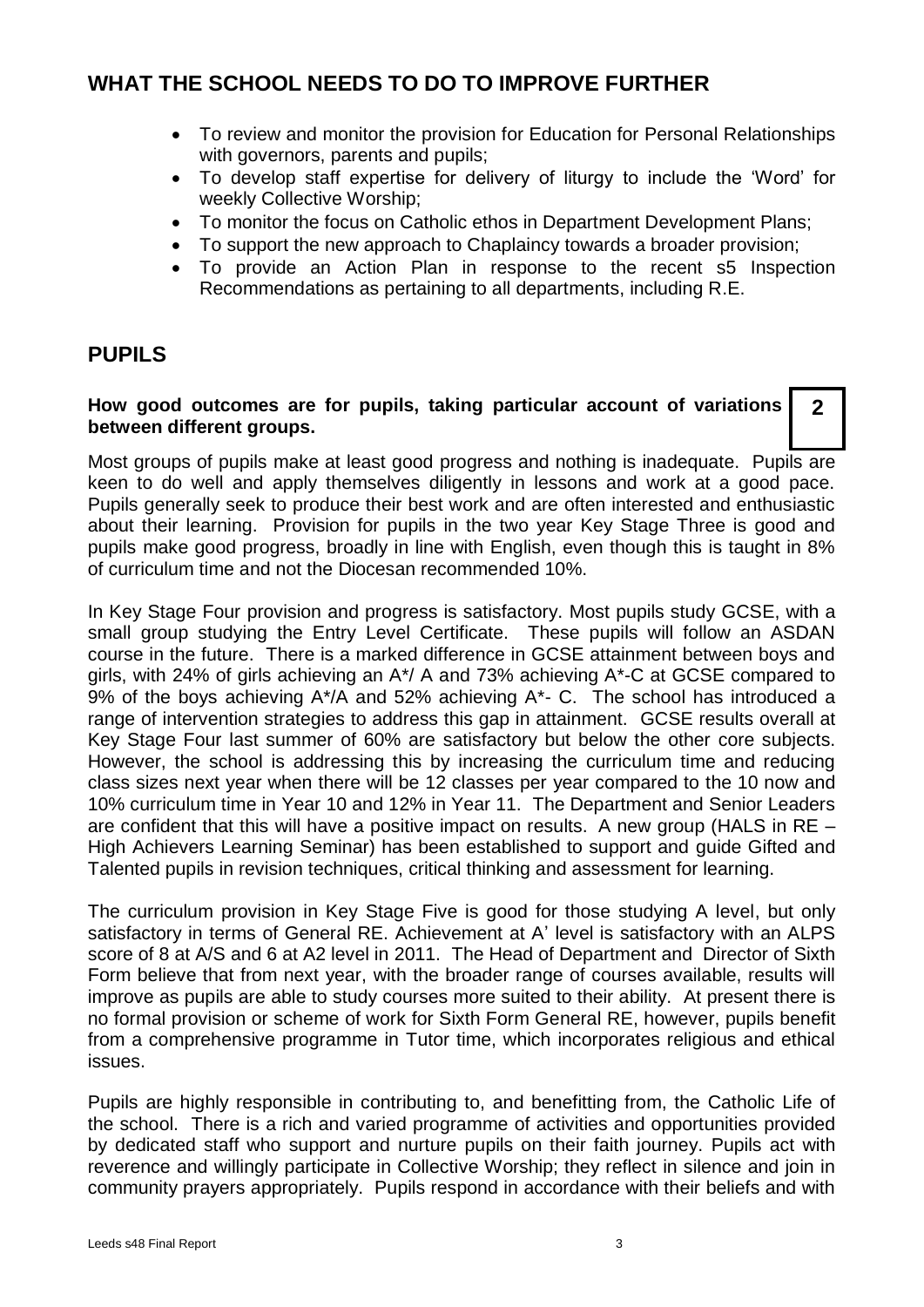respect for each other. They actively support and enhance liturgies through music, singing, mime, dance, reading scripture passages, altar serving, writing and reading prayers and reflections. Pupils have a good understanding of the Liturgical seasons and feasts and they are becoming more skilled in the use of scripture and liturgy. Residential retreats are open to all pupils in Years 8,9,11 and opportunities have been planned for the Sixth Form; the induction of Year 7 involves a Day Retreat. A group of 25 pupils from Year 10 and Year 12 are preparing to take part in the Lourdes Pilgrimage. Teachers and pupils are alert to the needs of others and demonstrate a genuine willingness to help support different groups; this is evident through the charity work, raising well over £2,000 for the East African Famine in October 2011 as well as £1,750 for Catholic Care.

A Chaplaincy group, which is open to all year groups, meets weekly to plan evangelical activities, assemblies and reflective services across all year groups. This gives pupils an opportunity to express their views with confidence and to deepen their faith. A member of the group said, "My family is not religious but I feel enlightened in the faith and my journey in faith has developed by the opportunities the school has given me."

Some members of this group said they were 'proud and confident in their faith and able to bear witness' in response to the different experiences the school has made available to them. A Sixth form pupil said she would look to be involved in the Chaplaincy at University. The Mini-Revelations group led by Sixth form pupils under the direction of the Chaplain and the KS3 RE Coordinator is an excellent example of how pupils take responsibility for deepening and sharing their faith.

A diverse range of roles and opportunities is provided by a dedicated team of staff in order to develop pupils' achievement and interests and meet their spiritual, moral, social, and cultural needs through the Catholic life of the school. A climate of mutual respect and a strong commitment to achievement contributes to a high level of attendance and a climate of enjoyment in learning in a safe environment meets all needs and results in good behaviour. Pupils achieve because of their positive experience of school. One 'Statemented' pupil progressed to a place at Cambridge University. There is an improving range of modern facilities with areas dedicated to teaching rooms and communal areas with stimulating displays celebrating the pupils' work, the Catholic life of the school and proclaiming God. Pupils show respect to everyone and value the teaching and learning. There is effective action to manage any incidents and meet all needs. Good work was evident on personal well-being and anti-Cyber-bullying. There is a school website which supports the Catholic life of the school providing news and advice and an area providing virtual learning for pupils and parents.

One pupil stated, "The staff are helpful and I would recommend the school to friends."

A parent said, "This is a very good school where problems are sorted and pupils are very well supported."

Another parent stated, "My daughter turned down a private scholarship in preference to St. Wilfrid's and she has never regretted it."

Another parent was happy with the school, "We are well informed of their progress, any needs are sorted and they achieve."

One parent phoned the school and said, "Thank you for the opportunity of the alternative curriculum because my daughter has obtained a place at a specialist hairdressing college as a result of it."

An Anglican parent said, "I chose the school for the ethos."

Year 7-9 pupils valued an Inter-faith exploration held in RE during the school Activities Week. Many students actively participate in school and diocesan liturgies, pilgrimages to Lourdes, and retreat experiences. Their involvement in these activities, acting as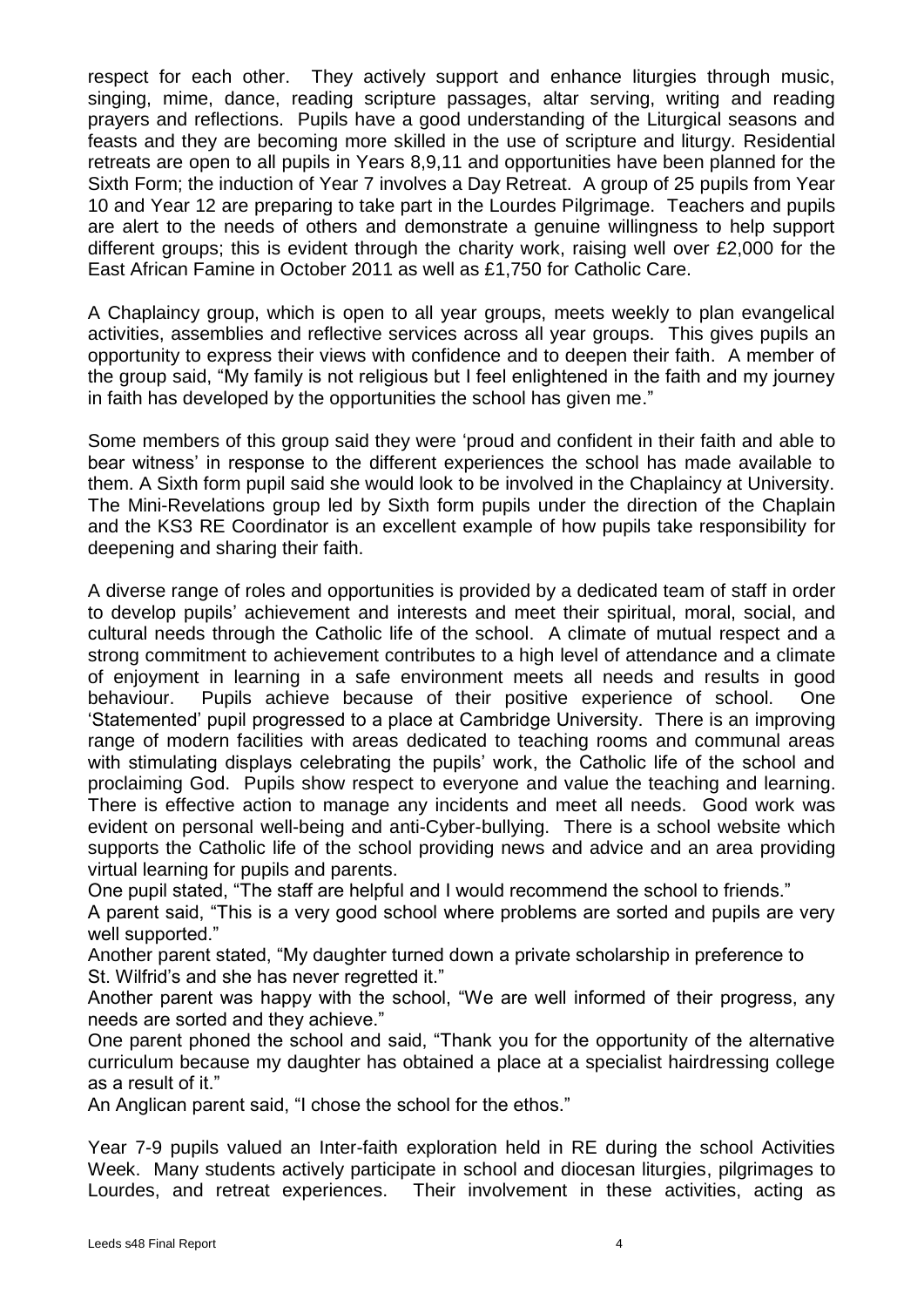'Buddies' for SEN pupils, and hosting international visitors incorporates and develops the use of their personal, social, life and skills and their faith. There is a strong sense of pupils' willingness to express their beliefs in the Catholic tradition in a strong spirit of respect for their faith, and the faith of others. Students demonstrate a high level of commitment to support and lead in social justice projects. There was a strong and dedicated response by pupils and parents to a two-year fund-raising project (ANZA) to raise £135,000 to enable pupils to experience a sporting and cultural visit to Australia.

The Celebration of the Eucharist, Stations of the Cross, prayer, and sacraments, such as Reconciliation, are central to the life of the school. Assemblies are planned by following the liturgical calendar. The vibrant acts of worship for major celebrations such as St. Wilfrid's Day incorporate music, performance, a variety of prayer styles, and visual images to engage students and staff, inspire deep thought and response, and faithfully reflect the Catholic and International nature of the school. Form groups are named after English Saints and Martyrs and the pupils know and understand the significance of their role as a model of faith. There are opportunities for personal reflection and consultation in a variety of daily liturgical and general opportunities in a range of activities with staff, parents, and people of other cultures across the year.

*These are the grades for pupils' outcomes*

| How well pupils achieve and enjoy their learning in Religious Education.                                   |              |
|------------------------------------------------------------------------------------------------------------|--------------|
| Taking into account:                                                                                       |              |
| • the quality of pupils' learning and their progress                                                       | 2            |
| • the quality of learning for pupils with particular learning needs and/or disabilities and their progress | $\mathbf{2}$ |
| • pupils' attainment in Religious Education                                                                | 3            |
| The extent to which pupils contribute to and benefit from the Catholic life of the school.                 |              |
| How well pupils respond to and participate in the school's Collective Worship.                             |              |

#### **PROVISION**

#### **How effective the provision is for Catholic education. 2**

There are nine specialist and dedicated teachers in the Department who generally have strong subject knowledge which inspires and challenges most pupils and contributes to their good progress. The majority of teaching is securing good progress and learning. Eight teachers were observed and the teaching was good overall. More sharing of good practice and quality resources tailored to the needs of different groups of pupils will enhance teaching and learning across the department. Two lessons were judged outstanding. In all lessons observed, pupils were keen to learn; they demonstrated good levels of concentration and made good progress. Teachers listen to, observe and question most groups of pupils during the lesson in order to reshape tasks and explanations to improve learning.

The good assessment procedures ensure that teachers and other adults plan well to meet the needs of all pupils. A further development of differentiation will improve outcomes in all key stages. Sampling of exercise books at KS3 and KS4 suggests that more work needs to be done to ensure a consistent approach in writing learning targets for pupils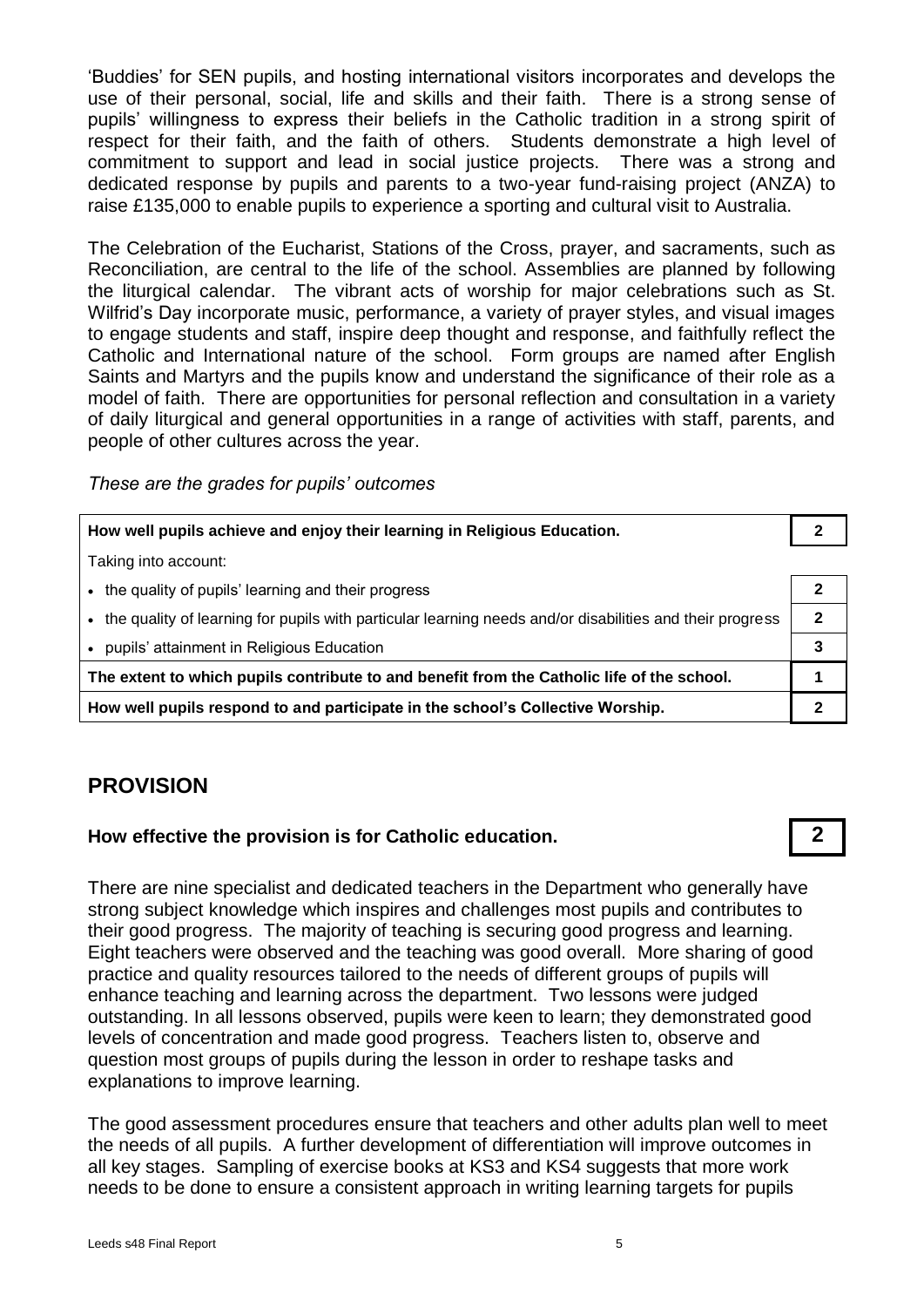rather than descriptive comments about their work and attainment. Pupils are provided with good oral feedback in class. The Head of Department has rigorous systems in place to analyse results and is therefore able to intervene at an early stage to ensure good progress for pupils.

The RE curriculum is enriched through imaginative and well planned strategies to meet the needs of pupils. Most schemes are in place and provide an holistic education catering for the academic, spiritual, moral, social and cultural development of pupils. Pupils spoke of the commitment and care shown by staff who they know will offer whatever help is needed. The curriculum is customised to meet the needs of groups and individuals, including some personalised programmes as required. In KS3 the curriculum raises pupils' awareness of other faiths. The RE team is currently developing a new scheme for KS5 to provide for all pupils' needs in RE.

Acts of worship are given high profile and are well resourced for major celebrations and events but expertise needs to be developed to include the 'Word' and liturgy in general assemblies. The quality of assemblies, which the pupils experience and participate in, is of a good standard, with imaginative preparation to promote a prayerful, thought-provoking and memorable atmosphere. Staff would benefit from guidance on the use of the 'Word' and liturgy. Pupils respond respectfully, attentively and often demonstrate intense concentration on what is happening. The senior leaders and the Ethos team monitor this aspect of school life and report to governors.

Major acts of worship are significant in the implementation of the school mission. Students are creatively involved in these celebrations and they are planned to develop a positive relationships with other students and staff. A member of the School Council said, "St. Wilfrid's Day, when we all get involved in the Mass is what this school is all about." There is a rich and varied provision for prayer, Collective Worship, and liturgy in Form-Time prayer, assemblies, retreats, footprints to prayer stations around the school, and voluntary mini-revelations in the routine life of the school. Staff and pupils pray together, the school Prayer Book provides guidance and follows the liturgical calendar. Collective Worship includes parents and others associated with the school at appropriate times.

As a school community there is a keen awareness of the need to develop the pupils as "whole" people and as people on a faith journey. Personal development is nurtured in an environment where the pupils and staff are challenged to be responsive and responsible. The senior leadership and ethos teams regularly review, plan and report to the governors improvements based on themes that are consistent with the Catholic character of the school.

*These are the grades for the quality of provision*

| The quality of teaching in Religious Education.                             |  |
|-----------------------------------------------------------------------------|--|
| The use of assessment to support learning in Religious Education.           |  |
| The extent to which the Religious Education curriculum meets pupils' needs. |  |
| The quality of Collective Worship provided by the school.                   |  |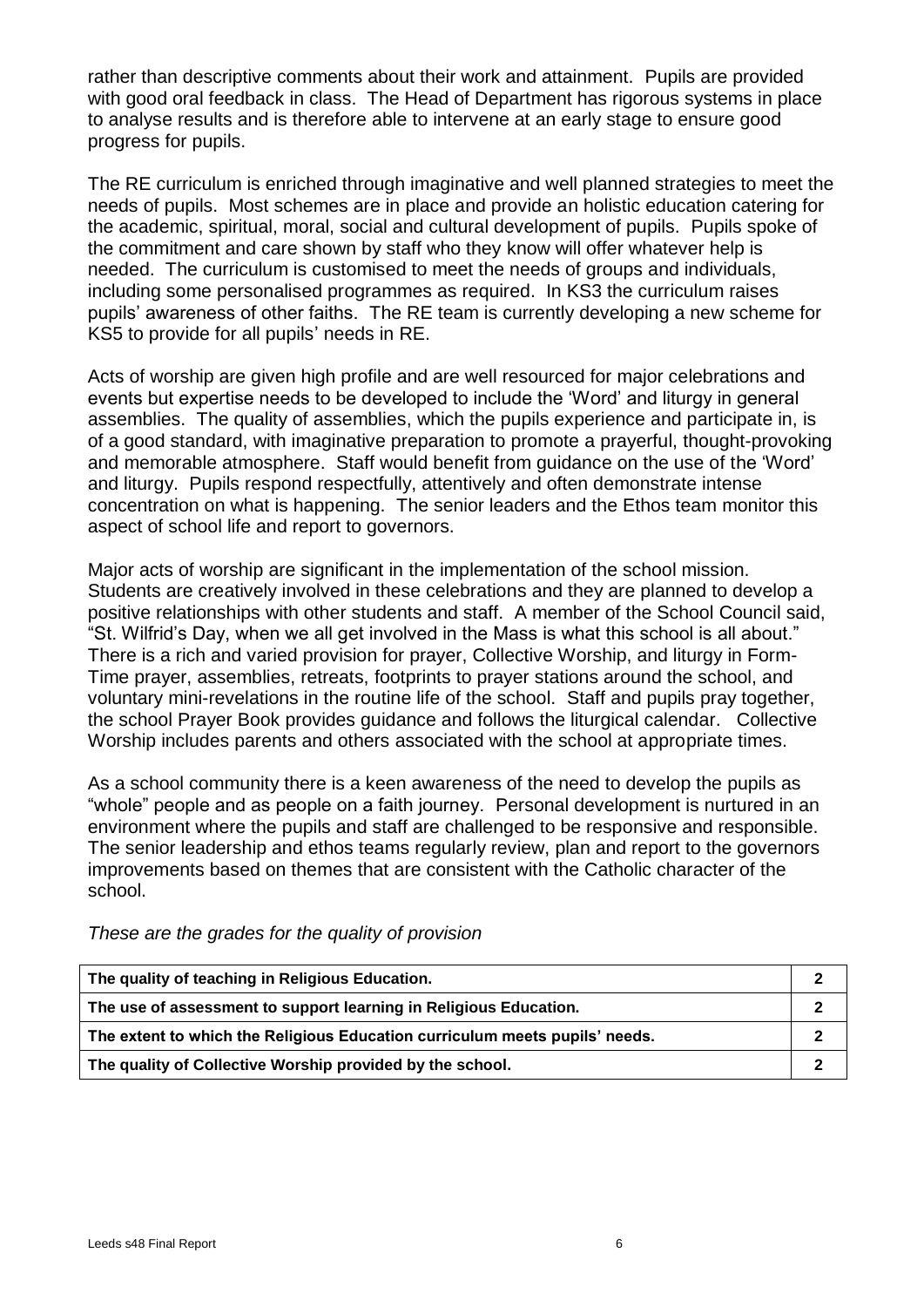### **LEADERS AND MANAGERS**

#### **How effective leaders and managers are in developing the Catholic life of the School.**

There is a high level of commitment evident to the development of the Catholic life of the school where the inclusion of all is paramount. The leadership team demonstrates a high level of commitment to the mission of the Church by providing rich, broad, and balanced opportunities for spiritual, moral, social, and cultural development as a priority. The leaders and managers conduct a range of monitoring activities and their analysis provides a firm basis for diagnosis of the school's strengths and areas for development as evident in the focus on improving the quality of teaching and pupil attainment in all areas. Following consultation, a full curriculum review including R.E. provision has been initiated in order to meet the changes to meet the needs of all abilities.

Staff and pupils have a high regard for the Catholic life of the school and are proud to be members of St. Wilfrid's school community in a highly spiritual environment. The Deputy Headteacher and the Lay Chaplain report to the Spiritual Life Committee of the Governing Body on the liturgical and spiritual life of the school each term. Governors monitor the intake of students, the RE department, and the Catholic Ethos Team. One non-Catholic parent stated, "Catholic schools, and this school, form a better child." Another parent said, "There is a feel about it. School is the only religious aspect to life for some of the children."

The Catholic life and outcomes for pupils are monitored by the leadership team using 'Drop in' observations, scrutiny of learning and 'Learning Walks' for each year group and evaluations of the activities form plans of action for improvement. The Whole School Development Plan informs general education, including Religious Education, and Catholic Ethos targets and priorities but the governors need to monitor that these are documented in the Departmental Development Plans and included in the process of self-evaluation and review submitted to the governors. Pastoral Care and SEN are strong and the Inclusion and Pastoral teams work alongside outside agencies to provide the best support possible for pupils' needs using an integrated approach. Catholic Care employees and other professional services are based on site within the 'Solutions' environment. This is a truly inclusive school with a dedicated staff interested in developing the whole person in a Catholic environment.

One member of staff stated, "We can communicate more closely with colleagues to implement joint strategies."

There needs to be a consultation with parents and pupils on the delivery of Education for Personal Relationships (EPR), which needs to be monitored by the governors, as the pupils and parents gave accounts of experience different from the plans for EPR.

The RE team is led by an experienced specialist and trained S48 Inspector who has a clear vision and is creative and innovative in supporting and directing the RE team. New KS3 and KS4 schemes have been introduced and under constant review. The Head of RE manages the RE finance, teaching, behaviour management, department meetings, and collaborates with colleagues on curriculum matters. Regular monitoring of learning takes place via observations, scrutiny of work, reviewing 'Planning for Learning' submissions and through department meetings. Department meetings focus on improving teaching and learning within the department by sharing good practice to provide support and guidance on a whole range of teaching and learning strategies. Performance in terms of academic attainment and achievement is reviewed formally with the leadership team each term. A written report and evaluation is provided by the Exam analysis report and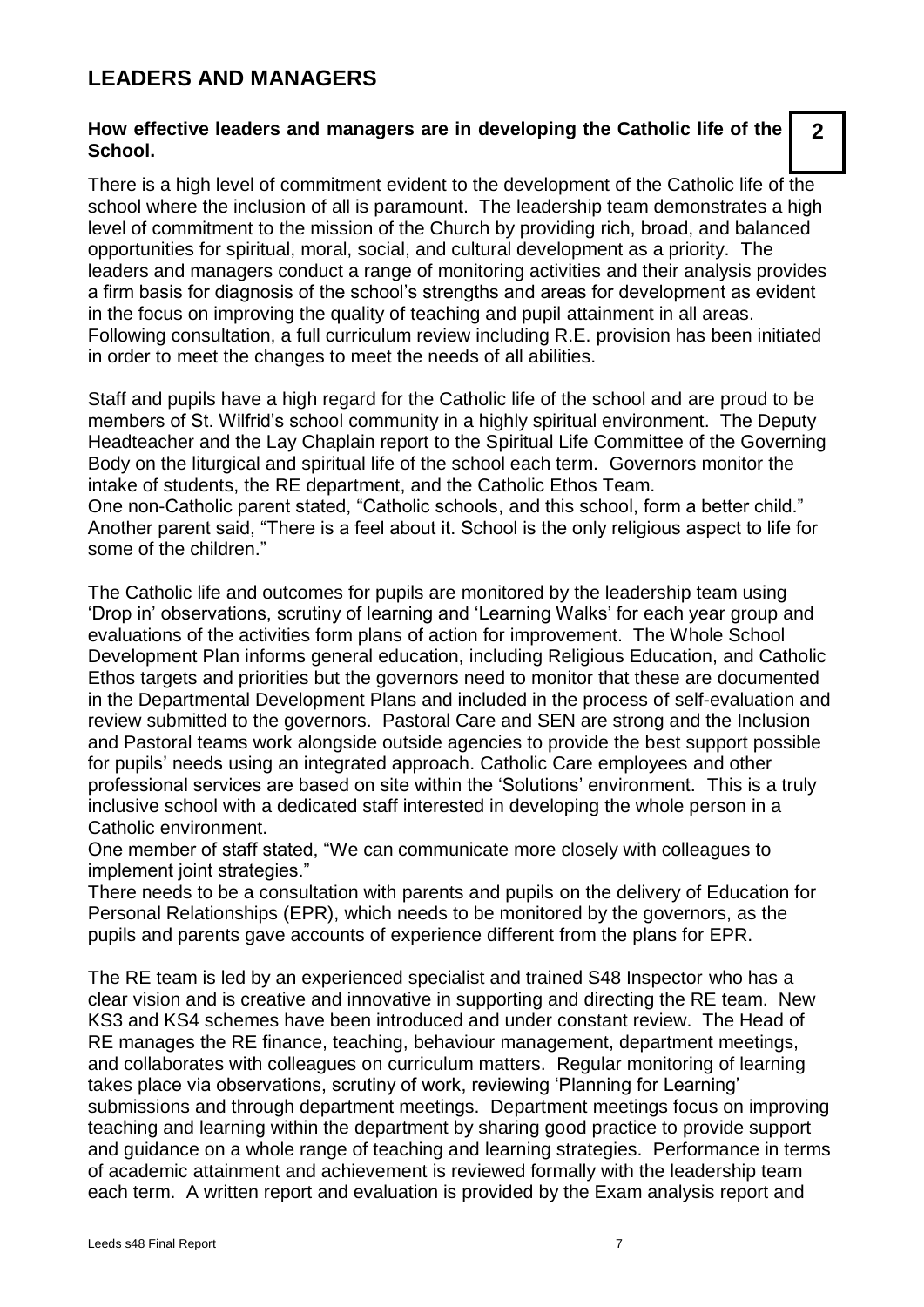Self-Evaluation each September. A comprehensive and detailed intervention plan, for example boys' under-achievement, addresses specific needs within the department and targeting of pupils. The RE block is due to be developed to make provision for a suite of rooms more conducive to teaching and learning.

The Governing Body has a newly revised committee structure and the expertise to meet the school needs and is influential in determining the direction of the Catholic life of the school. They discharge their statutory duties and canonical responsibilities effectively but need to ensure that the staff develop their expertise and skills in teaching and the delivery of Collective Worship. The governors provide good strategic direction and challenge, which supports the aims and ethos of the school and they hold leaders and managers accountable for improving the Catholic life of the school. Roles and responsibilities for this aspect are clearly defined. They provide excellent support and challenge to the Headteacher and leadership teams.

The governors are well involved in evaluating the school but need to monitor the delivery of EPR and the provision for developing the Catholic ethos in Department Development Plans for all subjects and general areas of the school. Their relationship with staff appears to be constructive and demonstrates challenge in ensuring school improvement. They are currently consulting parents on the potential for the school to be involved in a Multi-Academy status for Wakefield Catholic School which demands significant commitment to developing effective partnership and collaboration with local Catholic partners under the provision of the Trust Deed of the Diocese of Leeds.

Pupils benefit significantly as a result of outstanding provision for the development of their Catholic learning and well-being as a result of highly developed partnerships with professional services and providers within and across the community. This work is delivered by providing a specialist speech and language resource and a unique and highly effective 'Solutions' building, to meet the needs of all pupils, within the main school area. There is a full integration of Catholic services and outside agencies with other student services e.g. Aim Higher, Catholic Care, Connexions, Education Welfare Officers and other services. The Inclusion department works closely with the Deputy Headteacher responsible for Child Protection. Monitoring and intervention strategies are utilised to inform, direct and promote high quality care, safeguarding and education.

The school was designated a Specialist Language College in 2000 and the ethos of the Language College is widespread throughout school and well beyond into the local and wider communities through international events, cultural workshops, initiatives, and interschool link projects. This emphasises the commitment to responsible global citizenship and in most cases, shared Christian values and beliefs. Through developing skills, responsible enterprise and healthy living, pupils' health and learning are improved. The programme has had a huge impact on the school, winning a silver award, developing creative community links, and setting up Summer schools.

In 2006, a second specialism of Applied Learning was awarded which further enhanced the curriculum with the addition of courses such as BTEC Construction and NVQ Hairdressing. From April 2009 a third specialism of Leadership Partner Status recognised the excellent results achieved by the pupils and staff. This is having a significant impact on developing leadership both within the student body and in the local community. By working in close partnership with the local community, the pupils maximise their attainment and skills for learning from external partners and they contribute to the community. The school participates in an extensive range of community partnerships, continuing the school's commitment to educate all the young people in mind, body and spirit. Members